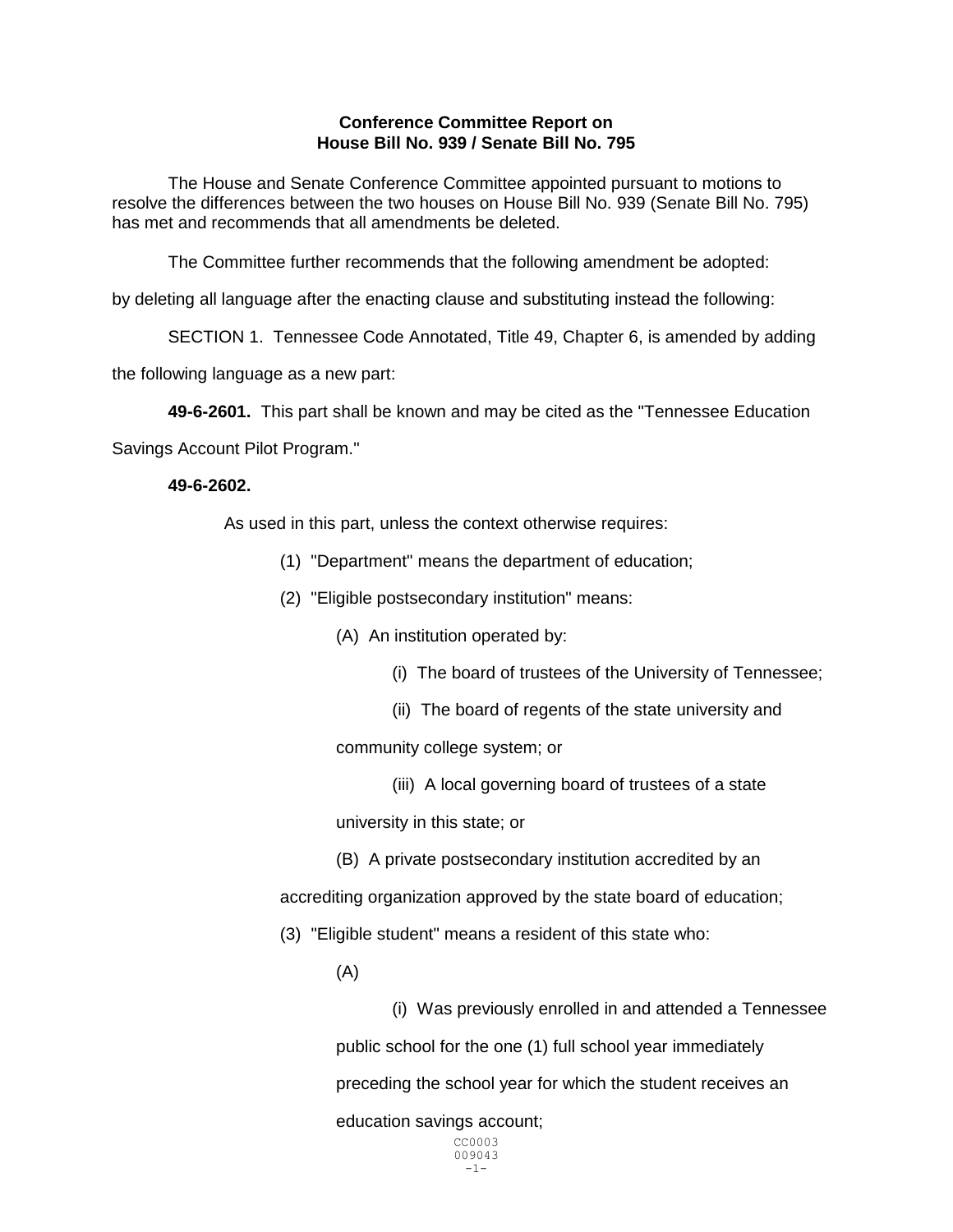(ii) Is eligible for the first time to enroll in a Tennessee school; or

(iii) Received an education savings account in the previous school year;

(B) Is a student in any of the grades kindergarten through twelve (K-12);

(C)

(i) Is zoned to attend a school in an LEA, excluding the achievement school district (ASD), with ten (10) or more schools:

> *(a)* Identified as priority schools in 2015, as defined by the state's accountability system pursuant to § 49-1-602;

*(b)* Among the bottom ten percent (10%) of schools, as identified by the department in 2017 in accordance with  $\S$  49-1-602(b)(3); and

*(c)* Identified as priority schools in 2018, as defined by the state's accountability system pursuant to § 49-1- 602; or

(ii) Is zoned to attend a school that is in the ASD on the effective date of this act; and

(D) Is a member of a household with an annual income for the previous year that does not exceed twice the federal income eligibility guidelines for free lunch;

(4) "ESA" means an education savings account created by this part;

(5) "High school" means a school in which any combination of grades nine through twelve (9-12) are taught; provided, that the school must include grade twelve (12);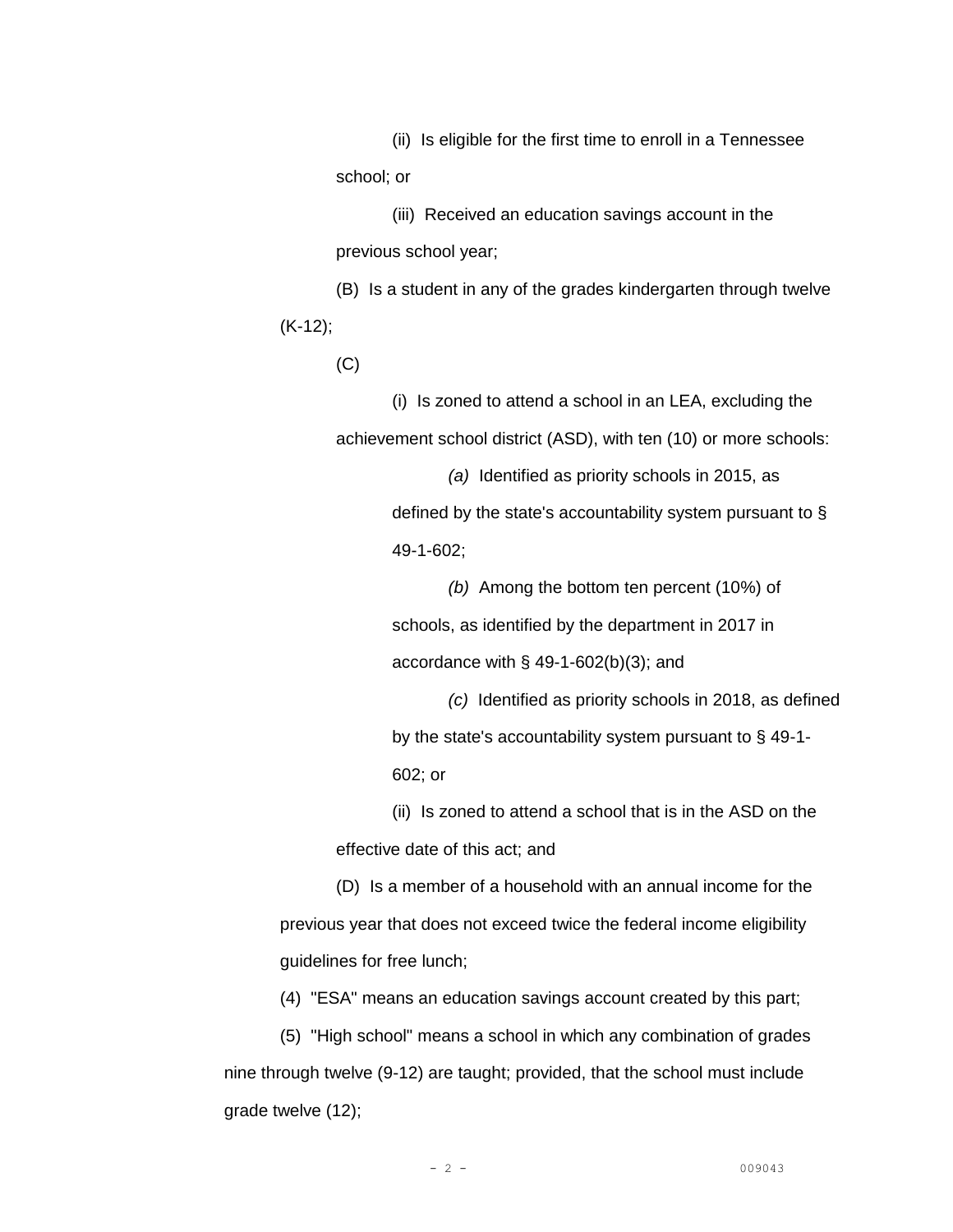(6) "Legacy student" means a participating student who:

(A)

(i) Graduates from high school; or

(ii) Exits the program by reaching twenty-two (22) years of age;

(B) Has funds remaining in the student's education savings account; and

(C) Has an open education savings account;

(7) "Local education agency" or "LEA" has the same meaning as defined in § 49-1-103;

(8) "Parent" means the parent, guardian, person who has custody of the child, or individual who has caregiving authority under § 49-6-3001;

(9) "Participating school" means a private school, as defined by § 49-6- 3001(c)(3)(A)(iii), that meets the requirements established by the department of education and the state board of education for a Category I, II, or III private school, and that seeks to enroll eligible students;

(10) "Participating student" means:

(A) An eligible student who is seventeen (17) years of age or younger and whose parent is participating in the education savings account program; or

(B) An eligible student who has reached the age of eighteen (18) and who is participating in the education savings account program;

(11) "Program" means the education savings account program created in this part;

(12) "Provider" means an individual or business that provides educational services in accordance with this part and that meets the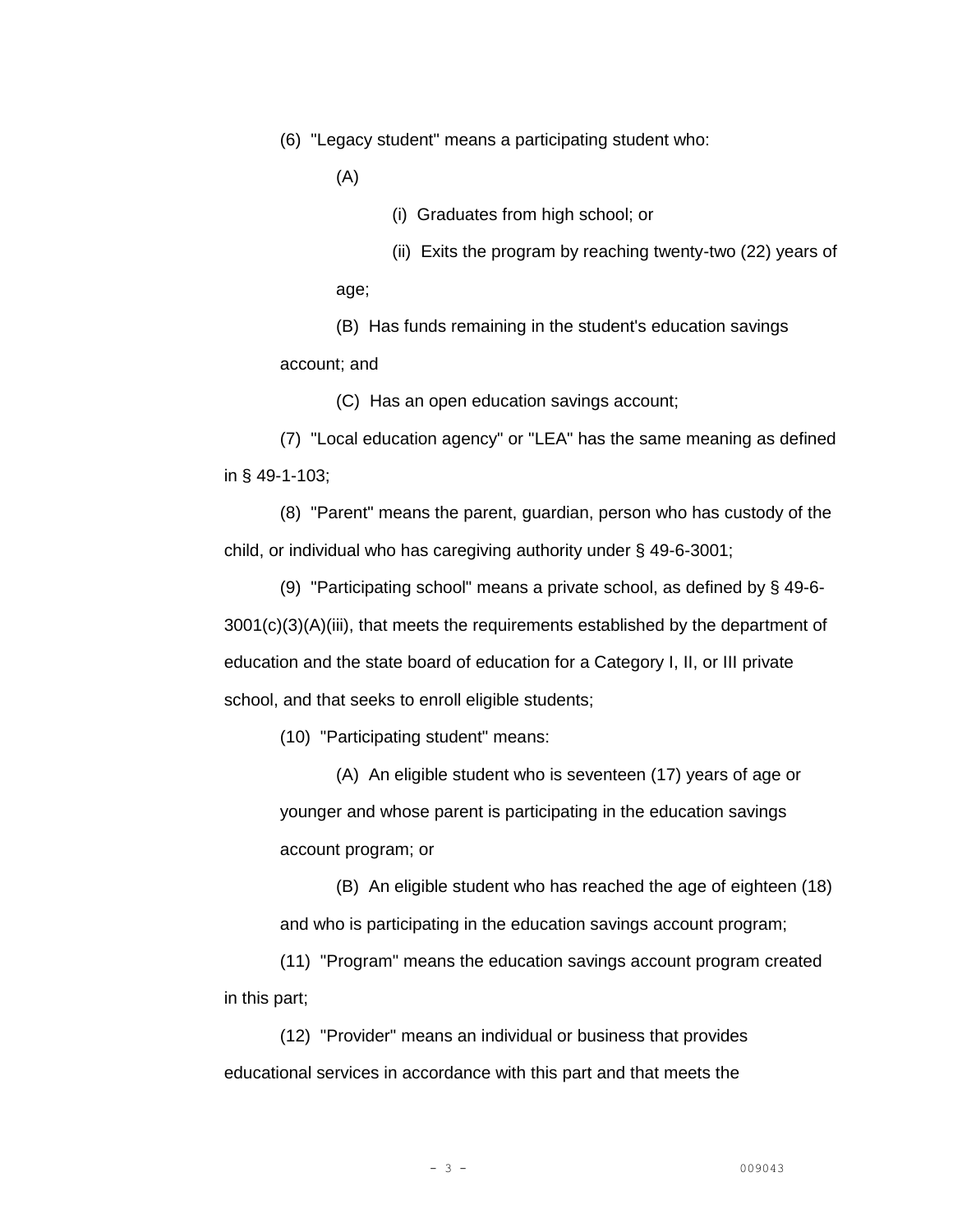requirements established by the department of education and the state board of education; and

(13) "State board" means the state board of education.

## **49-6-2603.**

(a) To participate in the program, a parent of an eligible student who is seventeen (17) years of age or younger, or an eligible student who has reached the age of eighteen (18) must agree in writing to:

(1) Ensure the provision of an education for the participating student that satisfies the compulsory school attendance requirement provided in § 49-6- 3001(c)(1) through enrollment in a private school, as defined in § 49-6- 3001(c)(3)(A)(iii), that meets the requirements established by the department and the state board for a Category I, II, or III private school;

(2) Not enroll the participating student in a public school while participating in the program;

(3) Release the LEA in which the participating student resides from all obligations to educate the participating student while participating in the program. Participation in the program has the same effect as a parental refusal to consent to the receipt of services under the Individuals with Disabilities Education Act (IDEA) (20 U.S.C. § 1414);

(4) Only use the funds deposited in a participating student's ESA for one (1) or more of the following expenses of the student:

(A) Tuition or fees at a participating school;

(B) Textbooks required by a participating school;

(C) Tutoring services provided by a tutor or tutoring facility that meets the requirements established by the department and the state board;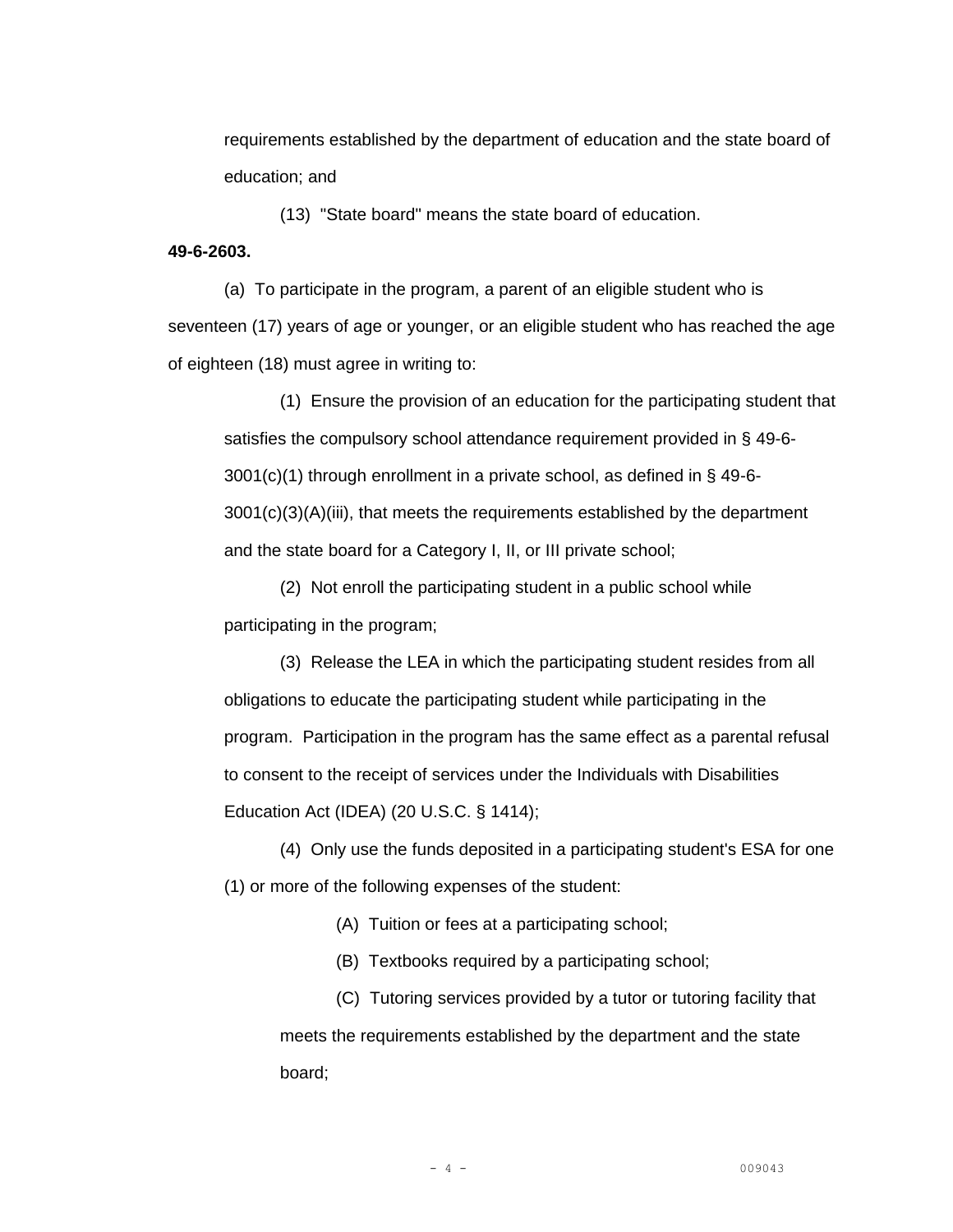(D) Fees for transportation to and from a participating school or educational provider paid to a fee-for-service transportation provider;

(E) Fees for early postsecondary opportunity courses and examinations required for college admission;

(F) Computer hardware, technological devices, or other technology fees approved by the department, if the computer hardware, technological device, or technology fee is used for the student's educational needs and is purchased through a participating school, private school, or provider;

(G) School uniforms, if required by a participating school;

(H) Tuition and fees for summer education programs and specialized afterschool education programs, as approved by the department, which do not include afterschool childcare;

(I) Tuition and fees at an eligible postsecondary institution;

(J) Textbooks required by an eligible postsecondary institution;

(K) Educational therapy services provided by therapists that meet the requirements established by the department and the state board; or

(L) Fees for the management of the ESA by a private or nonprofit financial management organization, as approved by the department. The fees must not exceed two percent (2%) of the funds deposited in a participating student's ESA in a fiscal year; and

(5) Verify that the student's household income meets the requirements of § 49-6-2602(3)(D) by providing a federal income tax return from the previous year or by providing proof that the parent of an eligible student who is seventeen (17) years of age or younger, or an eligible student who has reached the age of eighteen (18), is eligible to enroll in the state's temporary assistance for needy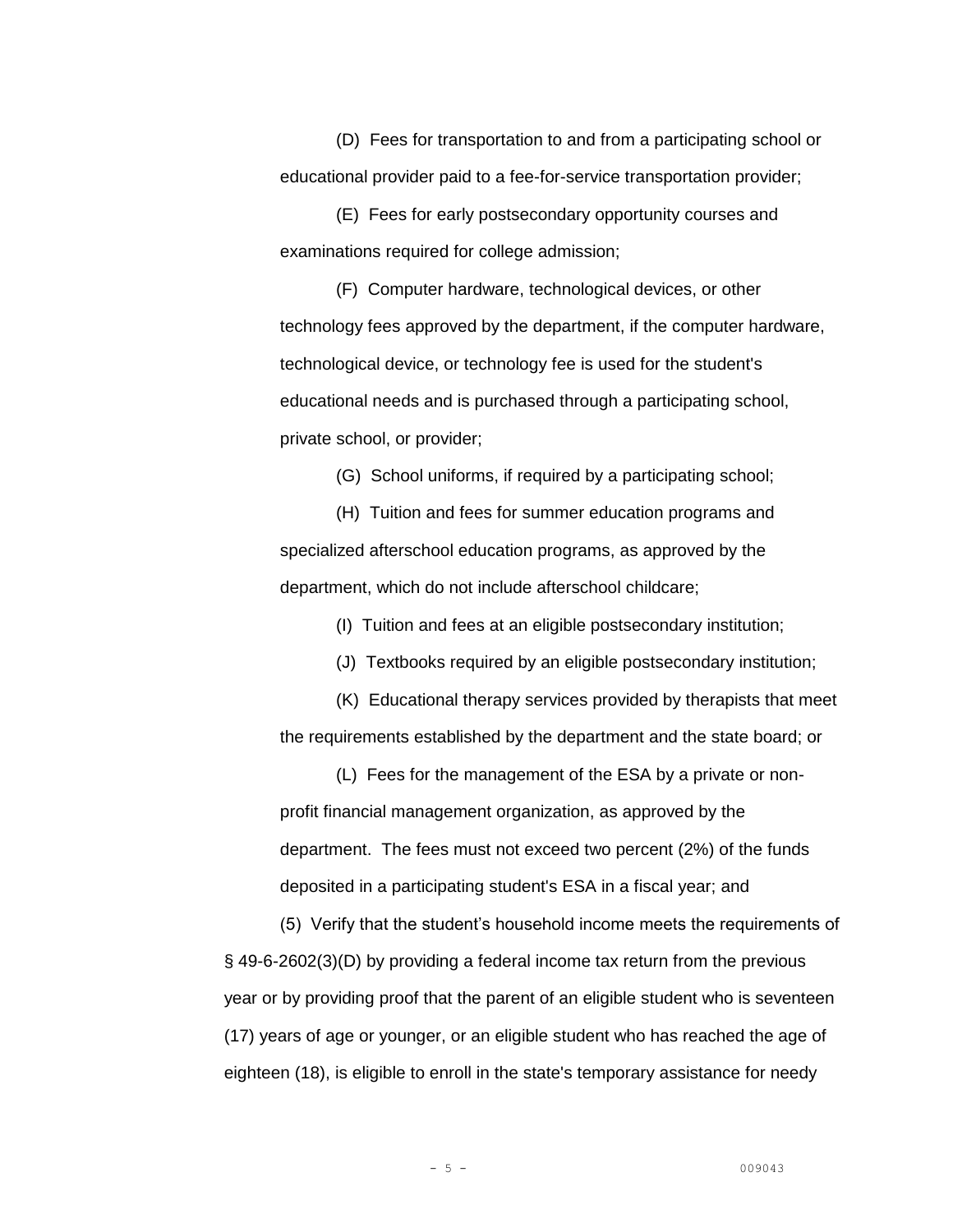families (TANF) program. Household income must be verified under this subdivision (a)(5):

> (A) When the parent of the eligible student or the eligible student, as applicable, submits an application to participate in the program; and

(B) At least once every year, according to the schedule and income-verification process developed by the department.

(b) This part does not prohibit a parent or third party from paying the costs of educational programs and services for a participating student that are not covered by the funds in an ESA.

(c) When a participating student reaches the age of eighteen (18), the rights accorded to, and any consent required of, the participating student's parent under this part transfer from the participating student's parent to the participating student.

(d) For purposes of continuity of educational attainment, and subject to the eligibility requirements of § 49-6-2602(3)(A) and (B), a participating student may participate in the program, unless the student is suspended or terminated from participating in the program under § 49-6-2608, until:

(1) The participating student:

(A) Enrolls in a public school;

(B) Ceases to be a resident of the LEA in which the student resided when the student began participating in the program;

(C) Graduates or withdraws from high school; or

(D) Reaches twenty-two (22) years of age between the commencement of the school year and the conclusion of the school year, whichever occurs first; or

(2) The parent of the participating student or the participating student, as applicable: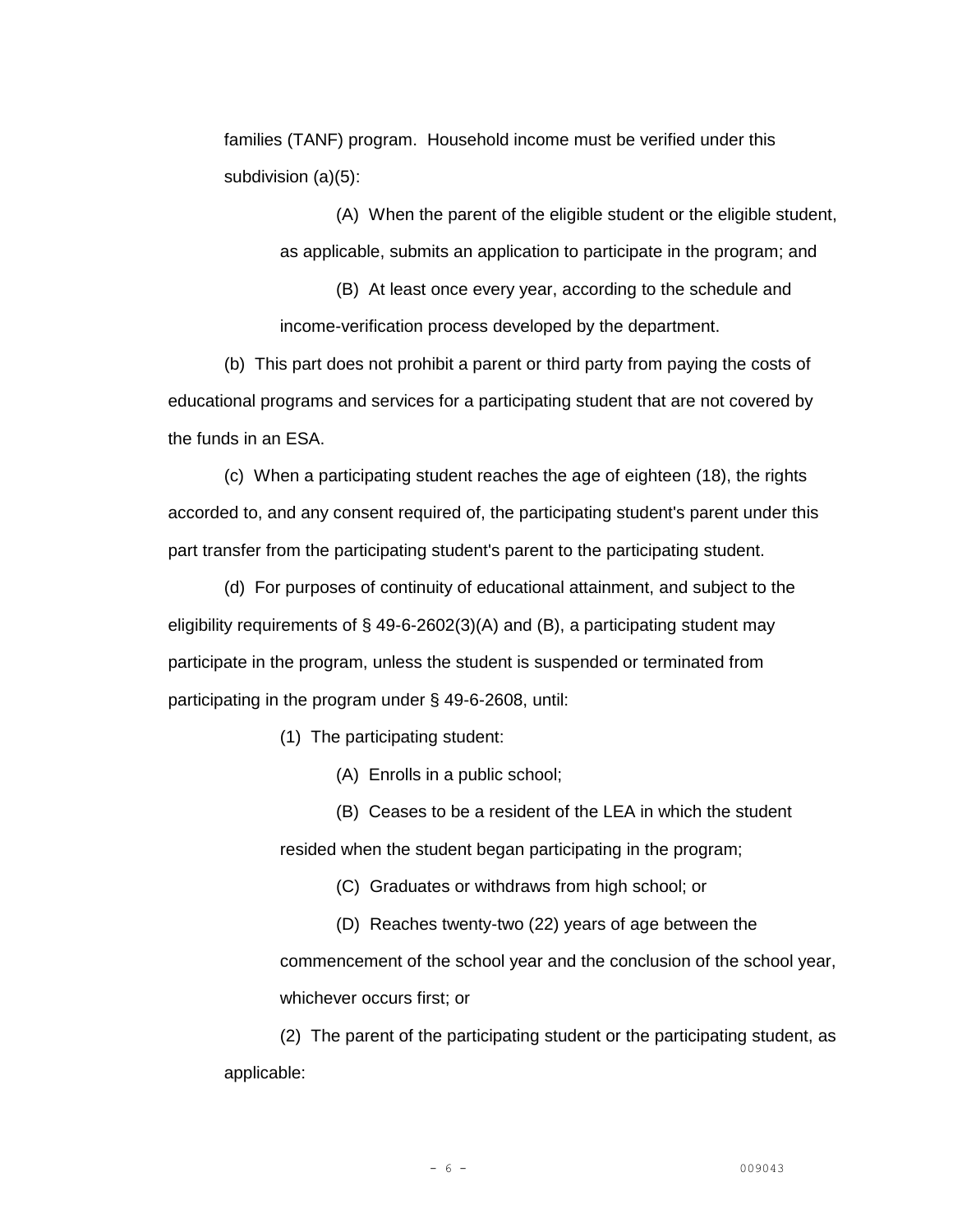(A) Fails to verify that the participating student's household income meets the requirements of § 49-6-2602(3)(D) according to the schedule and income-verification process developed by the department; or

(B) Verifies, according to the schedule and income-verification process developed by the department, that the participating student's household income does not meet the requirements of § 49-6-2602(3)(D).

(e) A participating student, who is otherwise eligible to return to the student's LEA, may return to the student's LEA at any time after enrolling in the program. Upon a participating student's return to the student's LEA, the student's ESA will be closed and any remaining funds must be returned to the state treasurer to be placed in the basic education program account of the education trust fund of 1992 under §§ 49-3-357 and 49-3-358.

(f)

(1) If a participating student ceases to be a resident of the LEA in which the student resided when the student began participating in the program, then the student's ESA will be closed and any remaining funds must be returned to the state treasurer to be placed in the basic education program account of the education trust fund of 1992 under §§ 49-3-357 and 49-3-358.

(2) If the parent of a participating student or the participating student, as applicable, fails to verify that the participating student's household income meets the requirements of § 49-6-2602(3)(D) according to the schedule and incomeverification process developed by the department, or if the parent of a participating student or the participating student, as applicable, verifies, according to the schedule and income-verification process developed by the department, that the participating student's household income does not meet the requirements of § 49-6-2602(3)(D), then the student's ESA will be closed and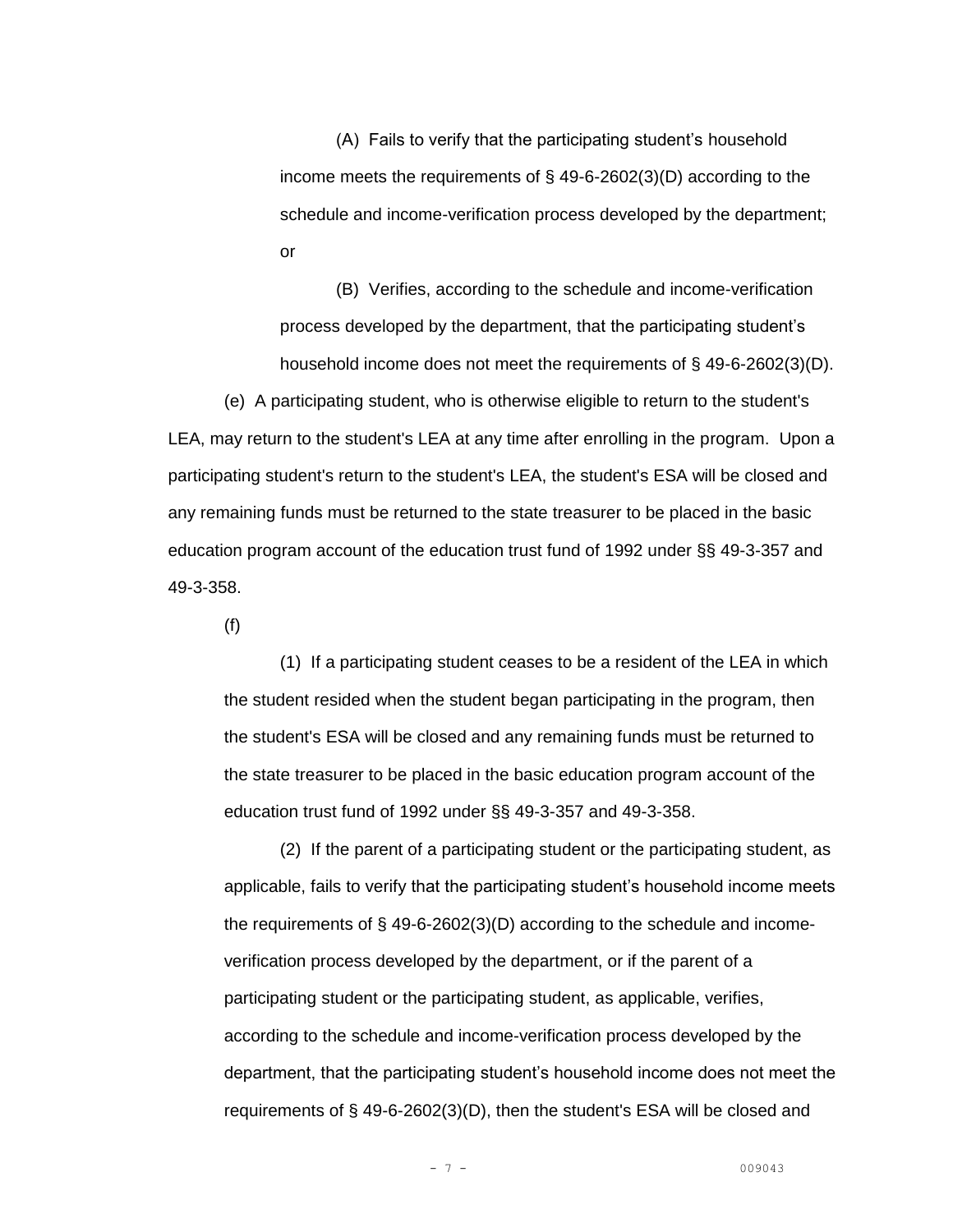any remaining funds must be returned to the state treasurer to be placed in the basic education program account of the education trust fund of 1992 under §§ 49-3-357 and 49-3-358.

(g) Any funds remaining in a participating student's ESA upon graduation from high school or exiting the program by reaching twenty-two (22) years of age may be used by the student when the student becomes a legacy student to attend or take courses from an eligible postsecondary institution, with qualifying expenses subject to the conditions of subdivision (a)(4).

(h) A participating student's ESA will be closed, and any remaining funds must be returned to the state treasurer to be placed in the basic education program account of the education trust fund of 1992 under §§ 49-3-357 and 49-3-358, after the first of the following events:

(1) Upon a legacy student's graduation from an eligible postsecondary institution;

(2) After four (4) consecutive years elapse immediately after a legacy student enrolls in an eligible postsecondary institution;

(3) After a participating student or legacy student exits the program and is not enrolled in an eligible postsecondary institution; or

(4) After a participating or legacy student reaches twenty-two (22) years of age and is not enrolled in an eligible postsecondary institution.

(i) Funds received pursuant to this part:

(1) Constitute a scholarship provided for use on qualified educational expenses listed in subdivision (a)(4); and

(2) Do not constitute income of a parent of a participating student under title 67, chapter 2 or any other state law.

(j) A student who is eligible for both the program created under this part and an individualized education account under the Individualized Education Act, compiled in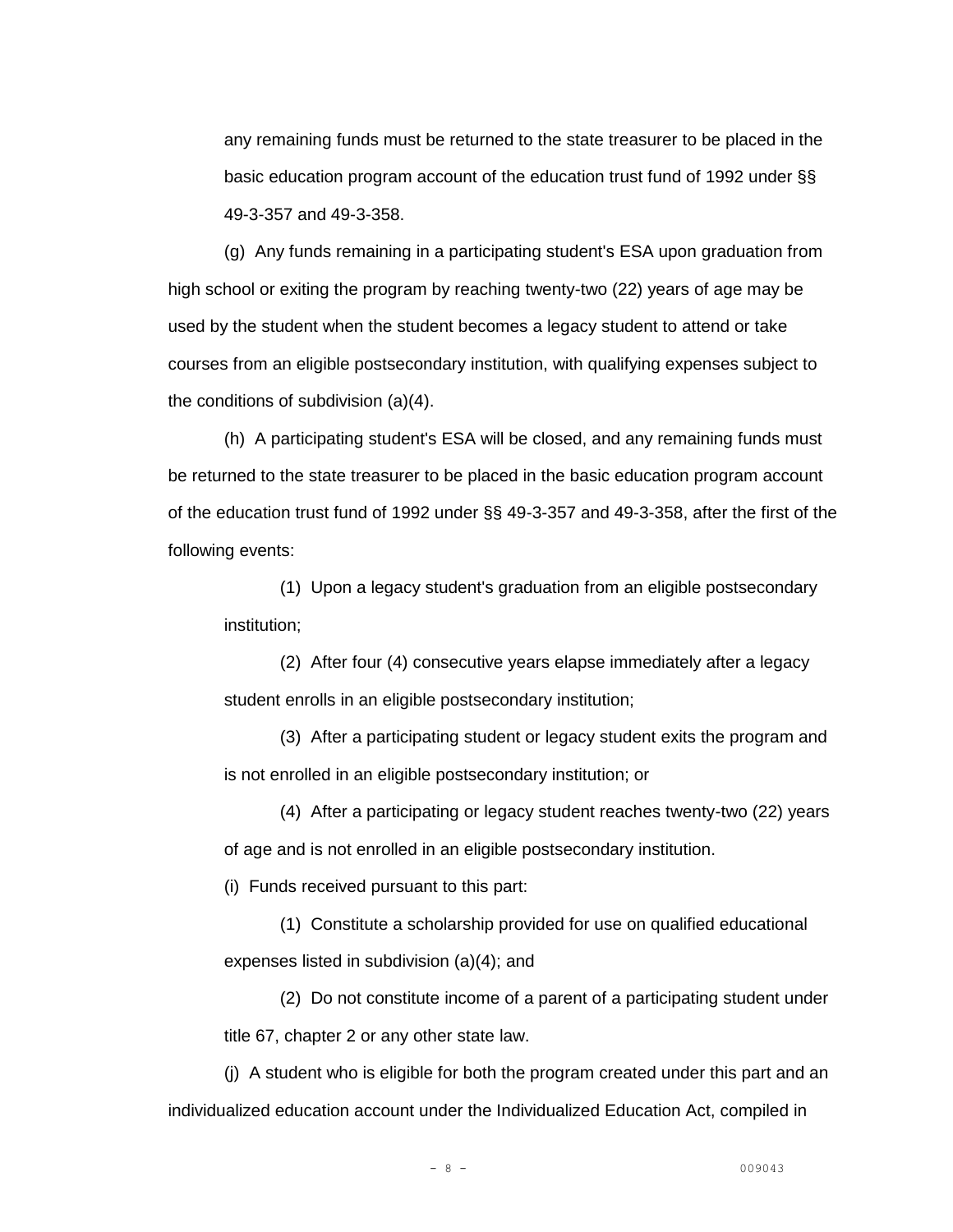chapter 10, part 14 of this title, may apply for both programs but must only participate and receive assistance from one (1) program.

(k) A participating student is ineligible to participate in a sport sanctioned by an association that regulates interscholastic athletics for the first year in which the student attends a participating school if:

(1) The participating student attended a Tennessee public school and participated in that sport;

(2) The student participated in that sport in the year immediately preceding the year in which the participating student enrolled in the participating school; and

(3) The participating student has not relocated outside the LEA in which the Tennessee public school that the participating student formerly attended is located.

(l) The state board shall adopt rules regarding the spending requirements for ESA funds and the use of any unspent funds, as well as rules providing for determining that a student is no longer participating in the program or that a student's ESA should be closed. The rules must be promulgated in accordance with the Uniform Administrative Procedures Act, compiled in title 4, chapter 5.

## **49-6-2604.**

(a) The department shall establish:

(1) Procedures to determine student eligibility in accordance with the requirements established by this part;

(2)

(A) An application form that a parent of a student or a student who has reached the age of eighteen (18) may submit to the department to determine the student's eligibility for an ESA and make the application form readily available on the department's website;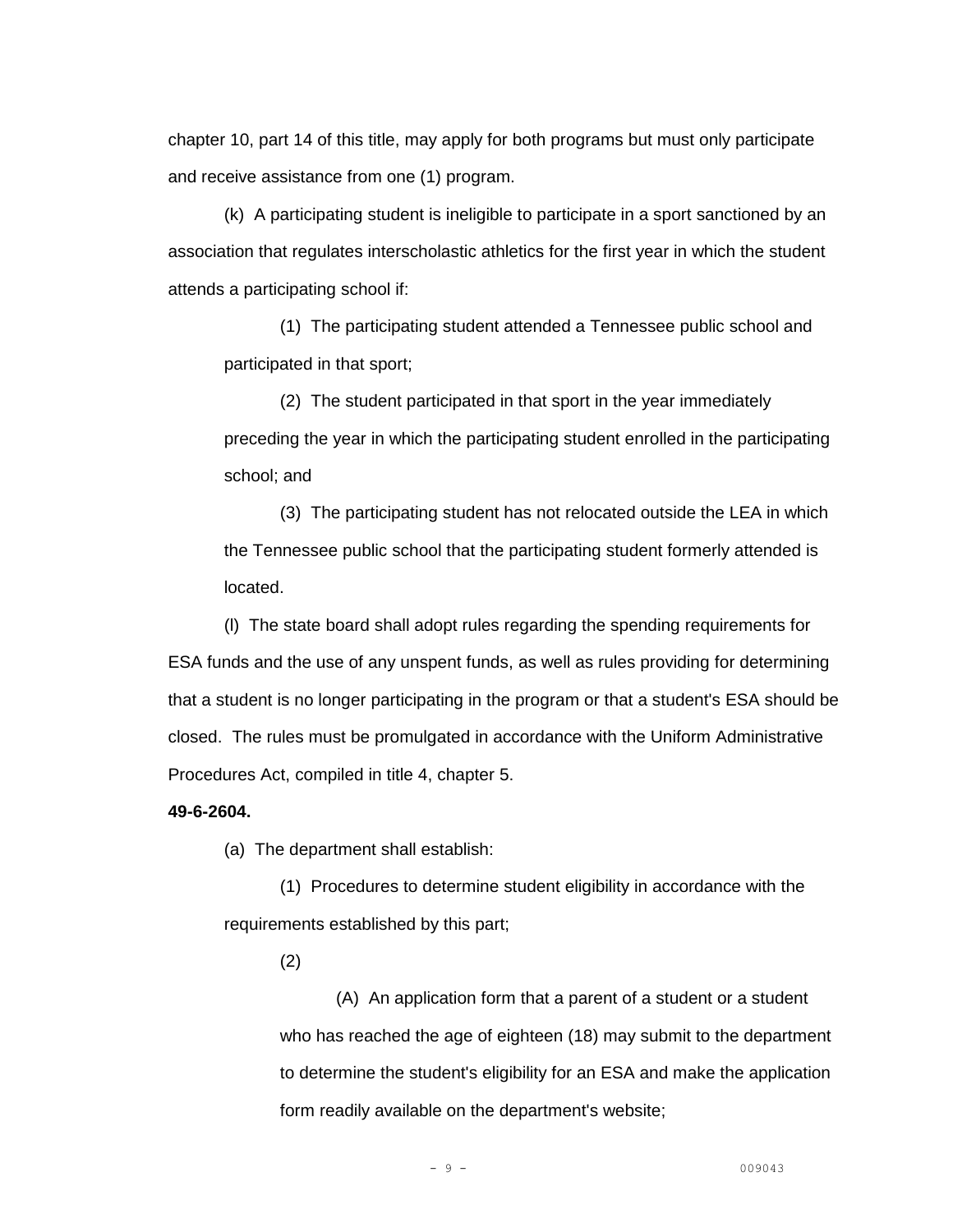(B) An application process that provides a timeline, before the start of the school year for which an application is being submitted, when a parent of a student, or a student who has reached the age of eighteen (18), as applicable, must submit an application to participate in the program. If the application is approved, then the student may participate in the program beginning with the school year identified in the application. If a participating student exits the program, then the student's parent, or the student, as applicable, may reapply to participate in the program in accordance with the application process and timeline established by the department under this subdivision (a)(2)(B);

(3) An approval process for a Category I, II, or III private school to become a participating school;

(4) An application form that a Category I, II, or III private school may submit to the department to become a participating school and make the application form readily available on the department's website;

(5) An annual application period for a parent of a student, or a student who has reached the age of eighteen (18), to apply for the program; and

(6) An income-verification process for a parent of a participating student who is seventeen (17) years of age or younger, or a participating student who has reached the age of eighteen (18), as applicable, to verify that the participating student's household income meets the requirements of § 49-6- 2602(3)(D).

(b) The program shall begin enrolling participating students no later than the 2021-2022 school year.

(c) The number of participating students enrolled in the program must not exceed:

(1) For the first school year of operation, five thousand (5,000) students;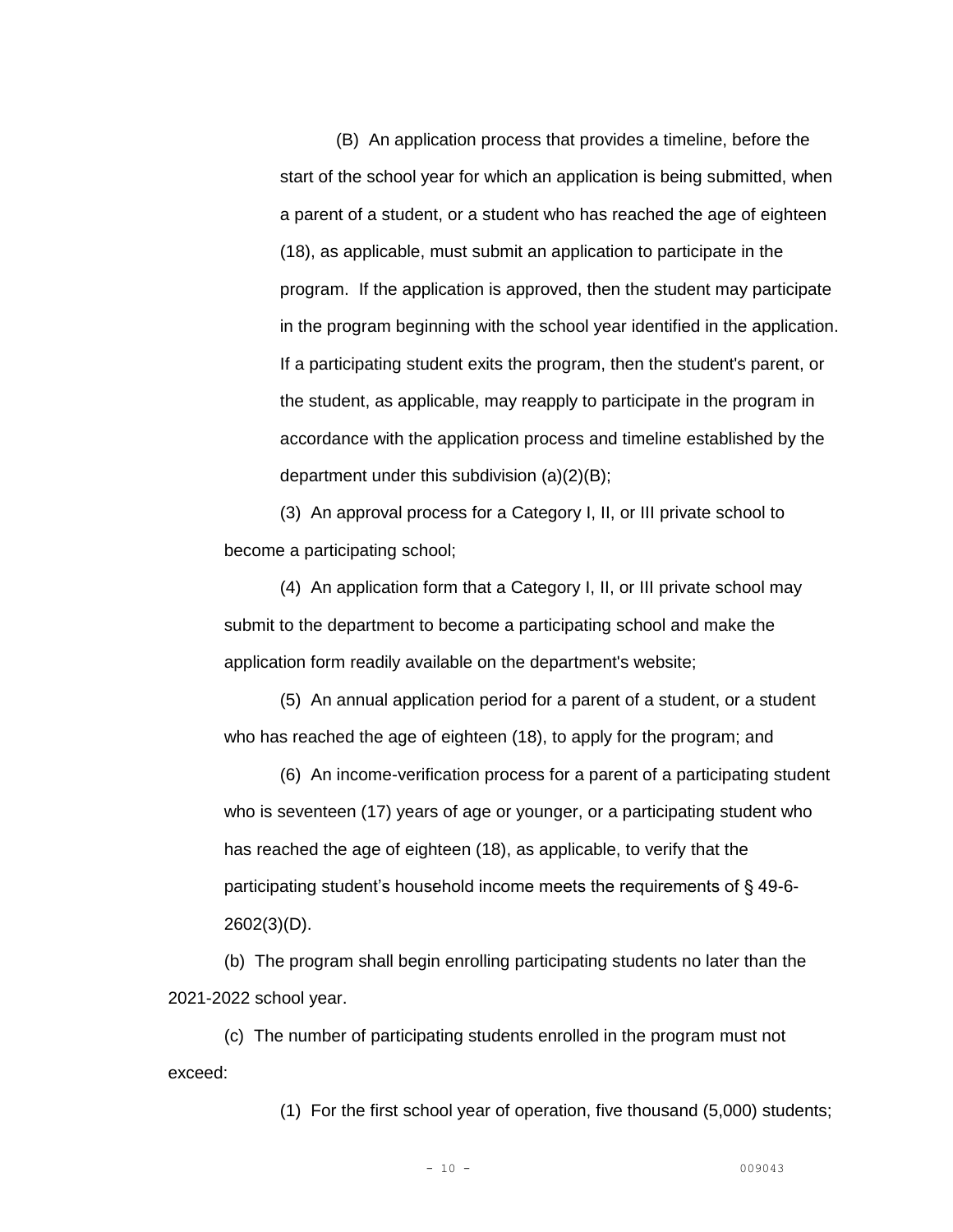(2) For the second school year of operation, seven thousand five hundred (7,500) students;

(3) For the third school year of operation, ten thousand (10,000) students;

(4) For the fourth school year of operation, twelve thousand five hundred (12,500) students; and

(5) For the fifth school year of operation, and for each school year thereafter, fifteen thousand (15,000) students.

(d)

(1) Notwithstanding subsection (c), if, in the application period for a school year, the number of program applications received by the department does not exceed seventy-five percent (75%) of the maximum number of students that may participate in the program for that school year under subsection (c), then the maximum number of students that may participate in the program for that school year must remain in place for subsequent school years until the number of applications during a subsequent program application period exceeds seventy-five percent (75%) of that maximum number.

(2) Once the number of applications during a subsequent program application period exceeds seventy-five percent (75%) of the maximum number that has remained in place under subdivision (d)(1), then, during the next school year for which an increase is practicable, the maximum number of students that may participate in the program for that school year shall increase to the number of students provided for under subsection (c) that is in excess of the most recent maximum number of students allowed to participate in the program.

(3) This subsection (d) is subject to the caps on the maximum number of students that may participate in the program for a particular school year under subsection (c).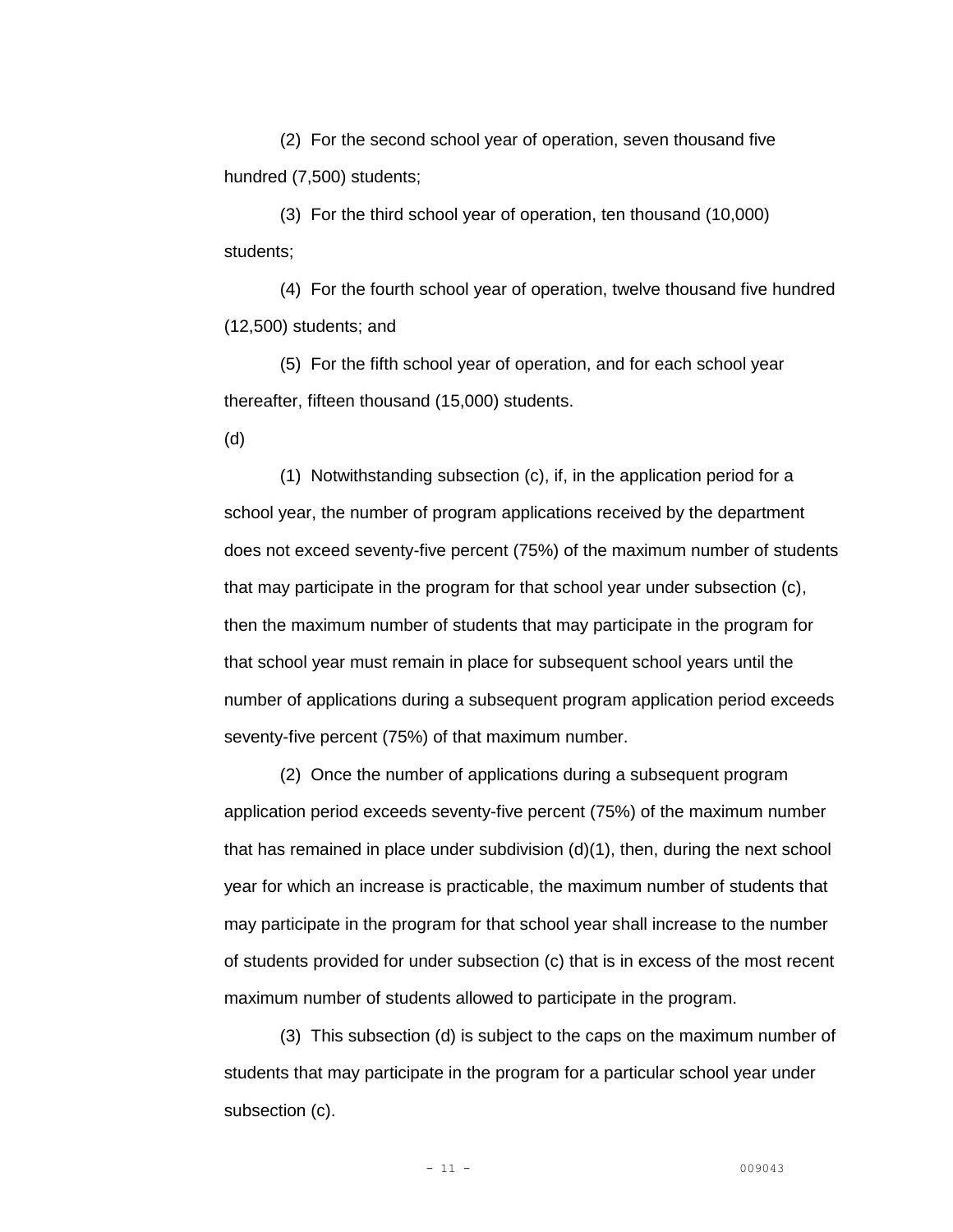(e) If, in the application period for a school year, the number of program applications received by the department exceeds the maximum number of students that may participate in the program for that school year under subsection (c), then the department shall select students for participation in the program through an enrollment lottery process. Students who participated in the program in the previous school year receive enrollment preference and, as a result, are excluded from entering into an enrollment lottery. If an enrollment lottery is conducted, then enrollment preference must be granted in the following order:

(1) Students who have a sibling participating in the program;

(2) Students zoned to attend a priority school as defined by the state's accountability system pursuant to § 49-1-602;

(3) Students eligible for direct certification under 42 U.S.C. § 1758(b)(4); and

(4) All other eligible students.

### **49-6-2605.**

(a) The maximum annual amount to which a participating student is entitled under the program must be equal to the amount representing the per pupil state and local funds generated and required through the basic education program (BEP) for the LEA in which the participating student resides, but must not exceed the combined statewide average of required state and local BEP allocations per pupil. The state board of education may promulgate rules to annually calculate and determine the combined statewide average of required state and local BEP allocations per pupil.

(b)

(1) For the purpose of funding calculations, each participating student must be counted in the enrollment figures for the LEA in which the participating student resides. The ESA funds for participating students must be subtracted from the state BEP funds otherwise payable to the LEA. The department shall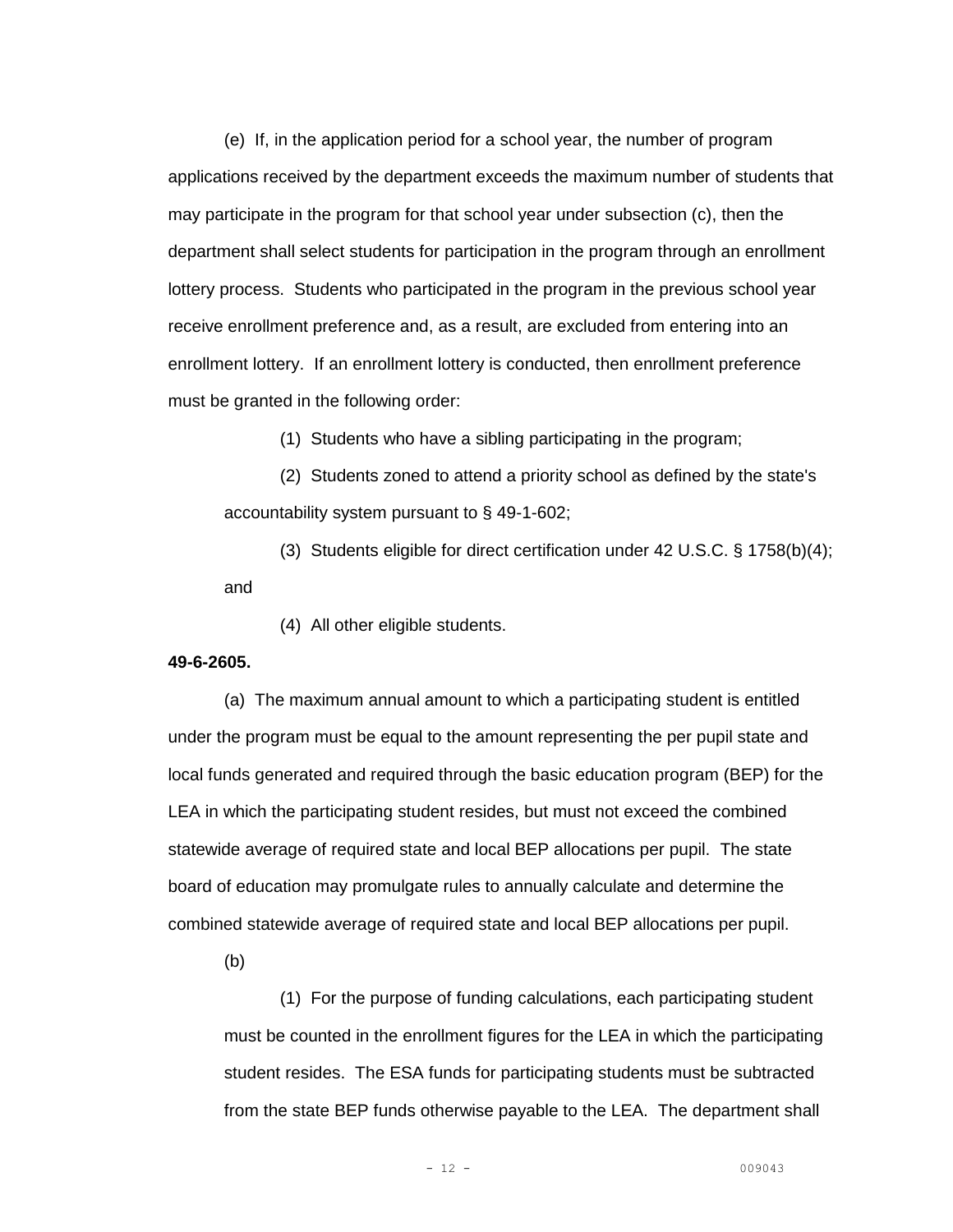remit funds to a participating student's ESA on at least a quarterly basis. Any funds awarded under this part are the entitlement of the participating student or legacy student, under the supervision of the participating student's or legacy student's parent if the participating student or legacy student is seventeen (17) years of age or younger.

(2)

(A) There is established a school improvement fund to be administered by the department that, for the first three (3) fiscal years in which the program enrolls participating students and subject to appropriation, shall disburse an annual grant to each LEA to be used for school improvement in an amount equal to the ESA amount for participating students under the program who:

> (i) Were enrolled in and attended a school in the LEA for the one (1) full school year immediately preceding the school year in which the student began participating in the program; and

(ii) Generate BEP funds for the LEA in the applicable fiscal year that will be subtracted from the state BEP funds payable to the LEA under subdivision (b)(1).

(B)

(i) Any balance of unused funds allocated to the program remaining at the end of any of the first three (3) fiscal years of the program must be disbursed as an annual school improvement grant to LEAs that have priority schools as defined by the state's accountability system pursuant to § 49-1-602, but that do not have participating students in the program.

(ii) After the first three (3) fiscal years in which the program enrolls participating students, the department shall

- 13 - 009043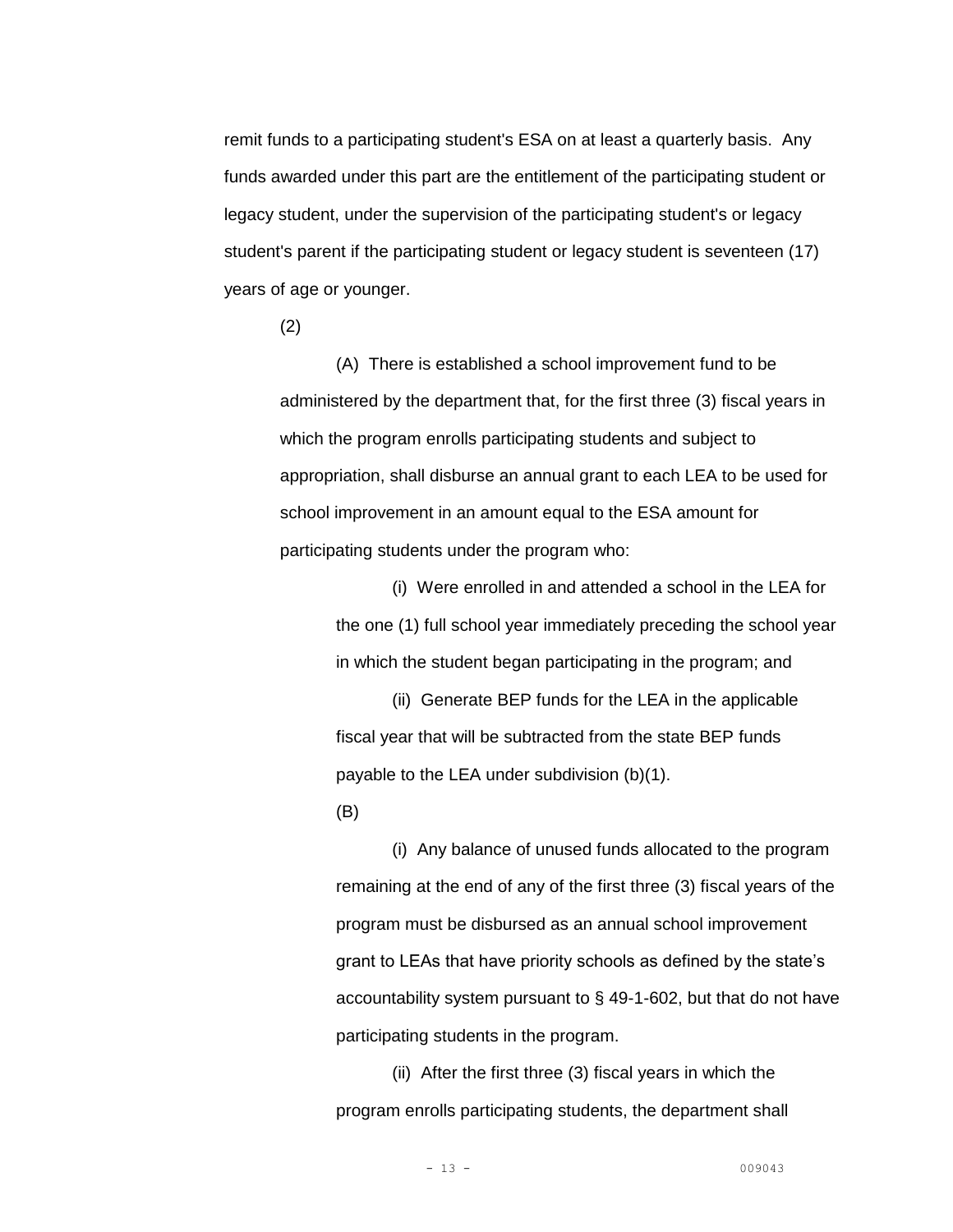disburse any appropriations to the fund established in this subdivision (b)(2) as school improvement grants for programs to support schools identified as priority schools, as defined by the state's accountability system pursuant to § 49-1-602, for 2021 or any year thereafter.

(3) Any balance in the fund established in subdivision (b)(2) remaining unexpended on the program at the end of any fiscal year after the third fiscal year does not revert to the general fund, but is carried forward for expenditure in subsequent years.

(c) The department shall provide parents of participating students or students, as applicable, with a written explanation of the allowable uses of ESA funds, the responsibilities of parents regarding ESA funds and the parents' participating students, and the department's duties regarding ESA funds and eligible students, participating students, and legacy students.

(d) The department shall post on the department's website a list of participating schools for each school year, the grades taught in each participating school, and any other information that the department determines may assist parents in selecting a participating school.

(e) The department shall strive to ensure that lower-income families and families with students listed under § 49-6-2604(e) are notified of the program and of the eligibility requirements to participate in the program.

(f) The department shall strive to ensure that parents of students with disabilities receive notice that participation in the program has the same effect as a parental refusal to consent to the receipt of services under the Individuals with Disabilities Education Act (IDEA) (20 U.S.C. § 1414).

(g) The department shall adopt policies or procedures necessary for the administration of the program, including, but not limited to, procedures for establishing,

- 14 - 009043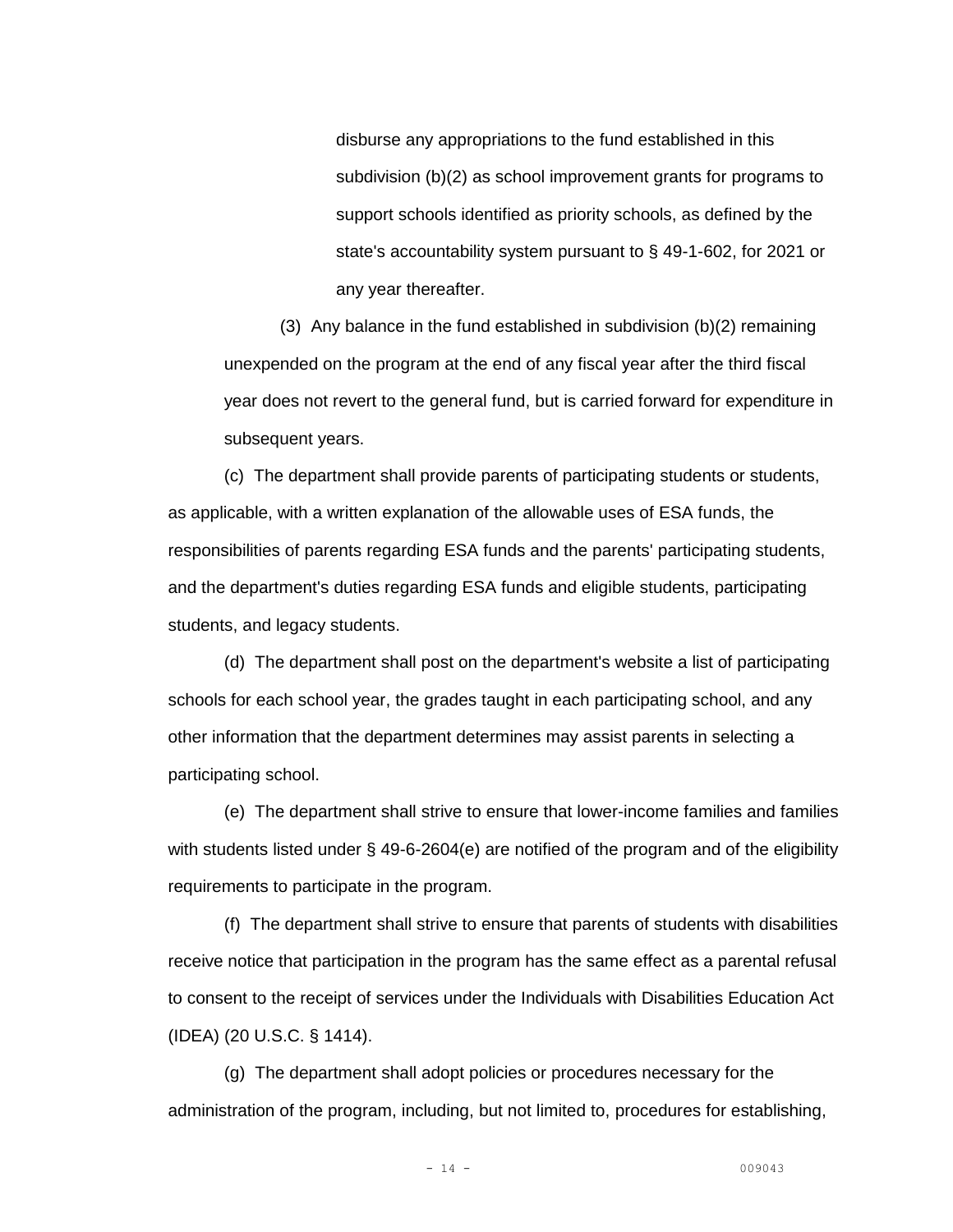or contracting for the establishment of, an anonymous online fraud reporting service and telephone hotline, for reporting fraudulent activity related to ESAs, and for conducting or contracting for random, quarterly, or annual review of accounts.

(h) The department may deduct six percent (6%) from the annual ESA award amount to cover the costs of overseeing the funds and administering the program.

(i) The department may contract with a nonprofit organization to administer some or all portions of the program.

### **49-6-2606.**

(a)

(1) As a condition of participating in the program, participating students in grades three through eleven (3-11) must be annually administered the Tennessee comprehensive assessment program (TCAP) tests for math and English language arts, or successor tests authorized by the state board of education for math and English language arts.

(2) For participating students enrolled full-time in a participating school, the participating school shall annually administer the tests required in subdivision (a)(1) to participating students.

(3) For participating students seventeen (17) years of age or younger who are not enrolled full-time in a participating school, the participating student's parent must ensure that the participating student is annually administered the tests required in subdivision (a)(1). A participating student who has reached the age of eighteen (18) and who is not enrolled full-time in a participating school must ensure that the participating student is annually administered the tests required in subdivision (a)(1).

(b) The department shall ensure that:

(1) Parents report the participating student's graduation from high school to the department; and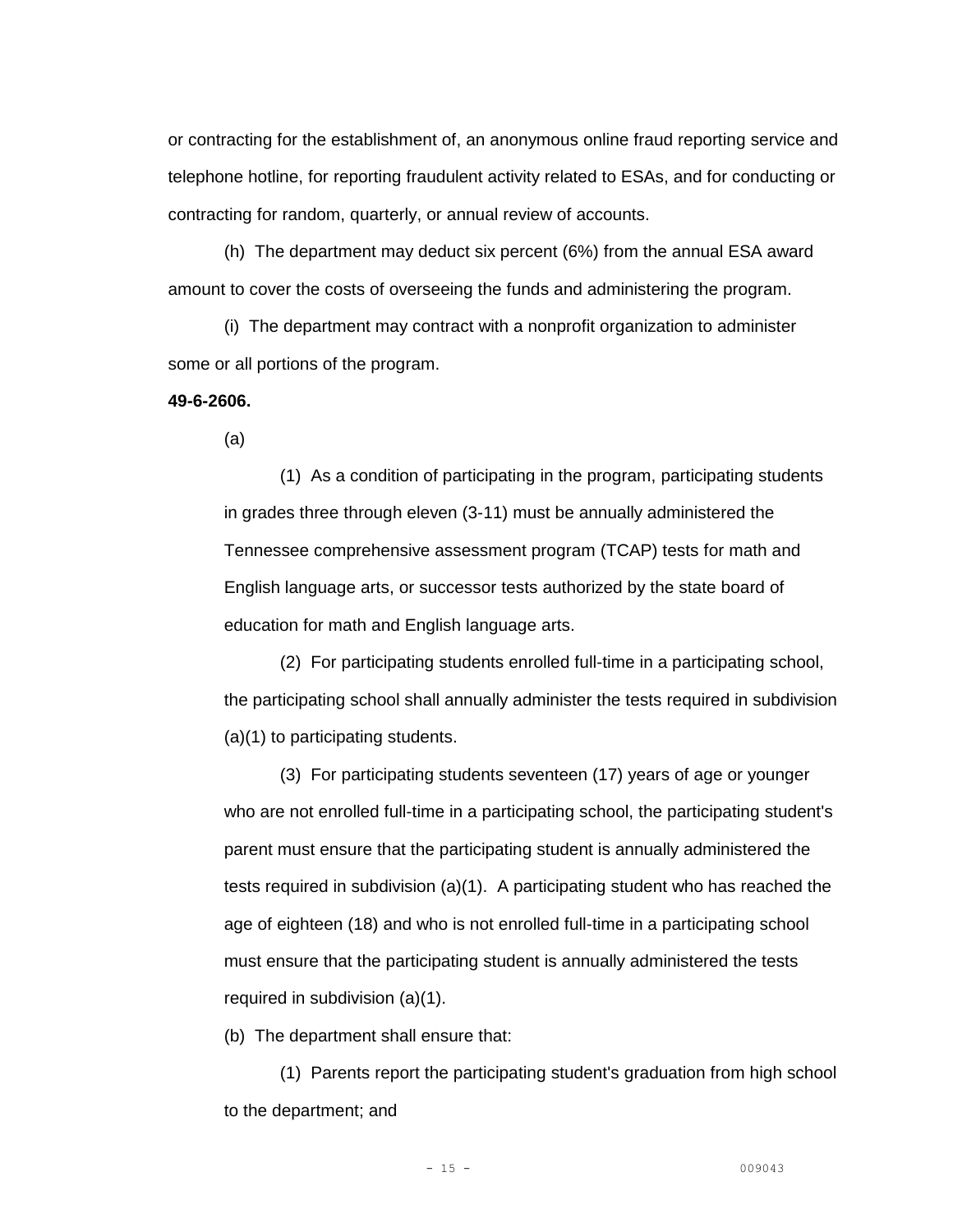(2) A parental satisfaction survey is created and annually disseminated to parents of participating students that requests the following information:

(A) Parental satisfaction with the program, including parental recommendations, comments, and concerns;

(B) Whether the parent terminated the participating student's participation in the program and the reason for termination;

(C) Methods to improve the effectiveness of the program, including parental recommendations for doing so; and

(D) The number of years the parent's participating student has participated in the program.

(c) In compliance with all state and federal student privacy laws, beginning at the conclusion of the first fiscal year in which the program enrolls participating students, the department shall produce an annual report that is accessible on the department's website with information about the program for the previous school year. The report must include:

(1) The number of students participating in the program;

(2) Participating student performance on annual assessments required by this section, aggregated by LEA and statewide;

(3) Aggregate graduation outcomes for participating students in grade twelve (12); and

(4) Results from the parental satisfaction survey required in subdivision  $(b)(2)$ .

(d) In compliance with all state and federal student privacy laws, the program is subject to audit by the comptroller of the treasury or the comptroller's designee no later than the first fiscal year in which the program enrolls participating students and annually thereafter. The audit may include a sample of ESAs to evaluate the eligibility of the participating students, the funds deposited in the ESAs, and whether ESA funds are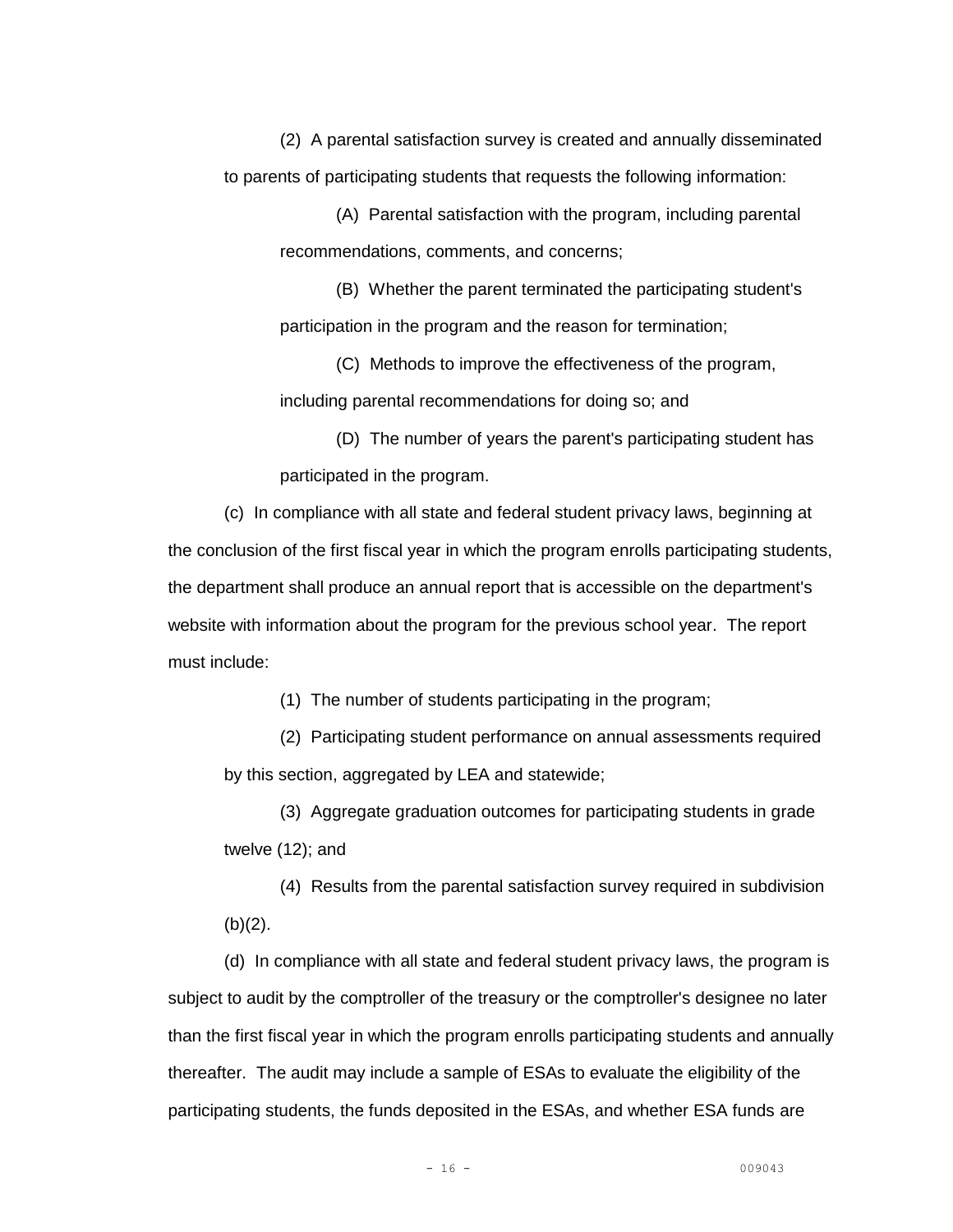being used for authorized expenditures. The audit may also include an analysis of the department's ESA monitoring process and the sufficiency of the department's fraud protection measures. The department shall cooperate fully with the comptroller of the treasury or the comptroller's designee in the performance of the audit. The audit must be made available to the members of the general assembly.

(e)

(1) Data from the Tennessee comprehensive assessment program (TCAP) tests, or successor tests authorized by the state board of education, that are annually administered to participating students in grades three through eleven (3-11) pursuant to subsection (a) must be used to determine student achievement growth, as represented by the Tennessee Value-Added Assessment System (TVAAS), developed pursuant to chapter 1, part 6 of this title, for participating schools.

(2) The department shall, in compliance with all state and federal student privacy laws, make the TVAAS score of each participating school publicly available on the department's website.

## **49-6-2607.**

(a) ESA funds shall only be used for the expenses listed in  $\S$  49-6-2603(a)(4).

(b) The department shall establish and maintain separate ESAs for each

participating student and shall verify that the uses of ESA funds are permitted under § 49-6-2603(a)(4) and institute fraud protection measures. Use of ESA funds on tuition and fees, computer hardware or other technological devices, tutoring services, educational therapy services, summer education programs and specialized afterschool education programs, and any other expenses identified by the department must be preapproved by the department. Pre-approval shall be requested by completing and submitting the department's pre-approval form. The department shall develop processes to effectuate this subsection (b).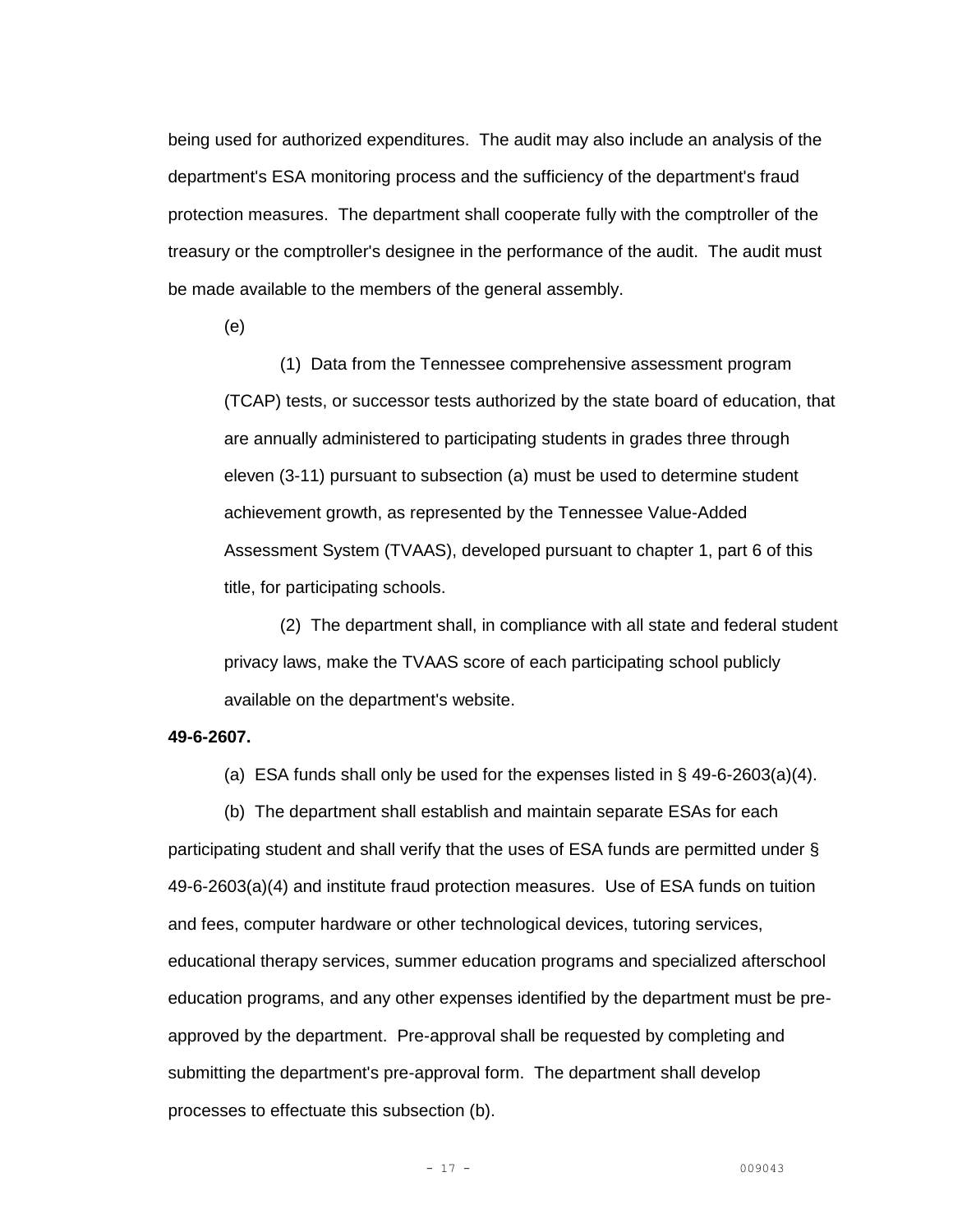(c) To document compliance with subsection (a), participating schools, providers, and eligible postsecondary institutions shall provide parents of participating students or participating students, as applicable, with a receipt for all expenses paid to the participating school, provider, or eligible postsecondary institution using ESA funds.

(d) A participating school, provider, or eligible postsecondary institution shall not, in any manner, refund, rebate, or share funds from an ESA with a parent of a participating student or a participating student. The department shall establish a process for funds to be returned to an ESA by a participating school, provider, or eligible postsecondary institution.

(e) To ensure the safety and equitable treatment of participating students, participating schools shall:

(1) Comply with all state and federal health and safety laws applicable to nonpublic schools;

(2) Certify that the participating school will not discriminate against participating students or applicants on the basis of race, color, or national origin;

(3) Comply with § 49-5-202;

(4) Conduct criminal background checks on employees; and

(5) Exclude from employment:

(A) Any person who is not permitted by state law to work in a nonpublic school; and

(B) Any person who might reasonably pose a threat to the safety of students.

(f) An LEA shall provide a participating school that has admitted a participating student with a complete copy of the participating student's school records in the LEA's possession to the extent permitted by state and federal student privacy laws.

# **49-6-2608.**

(a)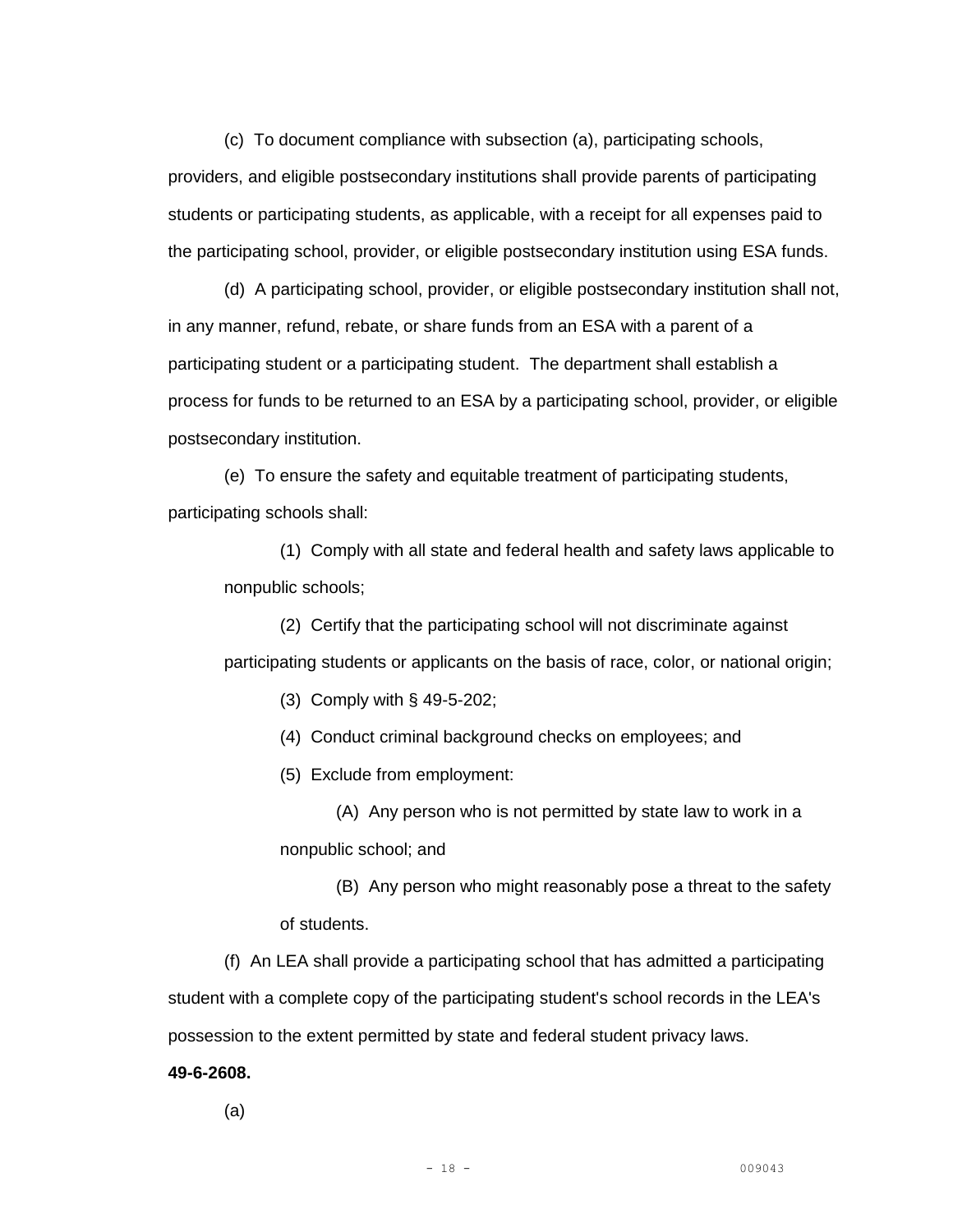(1) The department may suspend or terminate a participating school's or provider's participation in the program if the department determines that the participating school or provider has failed to comply with the requirements of this part.

(2) The state board shall promulgate rules allowing the department to suspend or terminate a participating school's participation in the program due to low academic performance, as determined by the department.

(3) If the department suspends or terminates a participating school's or provider's participation under this subsection (a), then the department shall notify affected participating students and the parents of participating students of the decision. If a participating school's or provider's participation in the program is suspended or terminated, or if a participating school or provider withdraws from the program, then affected participating students remain eligible to participate in the program.

(b) The department may suspend or terminate a participating student from the program, or close a legacy student's ESA, if the department determines that the participating student's or legacy student's parent or the participating student or legacy student has failed to comply with the requirements of this part. If the department terminates a participating student's or legacy student's participation in the program, then the department shall close the participating student's or legacy student's ESA.

(c) A parent of a participating student, a participating student, a legacy student, or any other person who uses the funds deposited in a participating student's ESA for expenses that do not constitute one (1) or more of the qualified expenses listed in § 49- 6-2603(a)(4), or a parent of a participating student, a participating student, a legacy student, or any other person who misrepresents the nature, receipts, or other evidence of any expenses paid by the parent of a participating student, by a participating student,

- 19 - 009043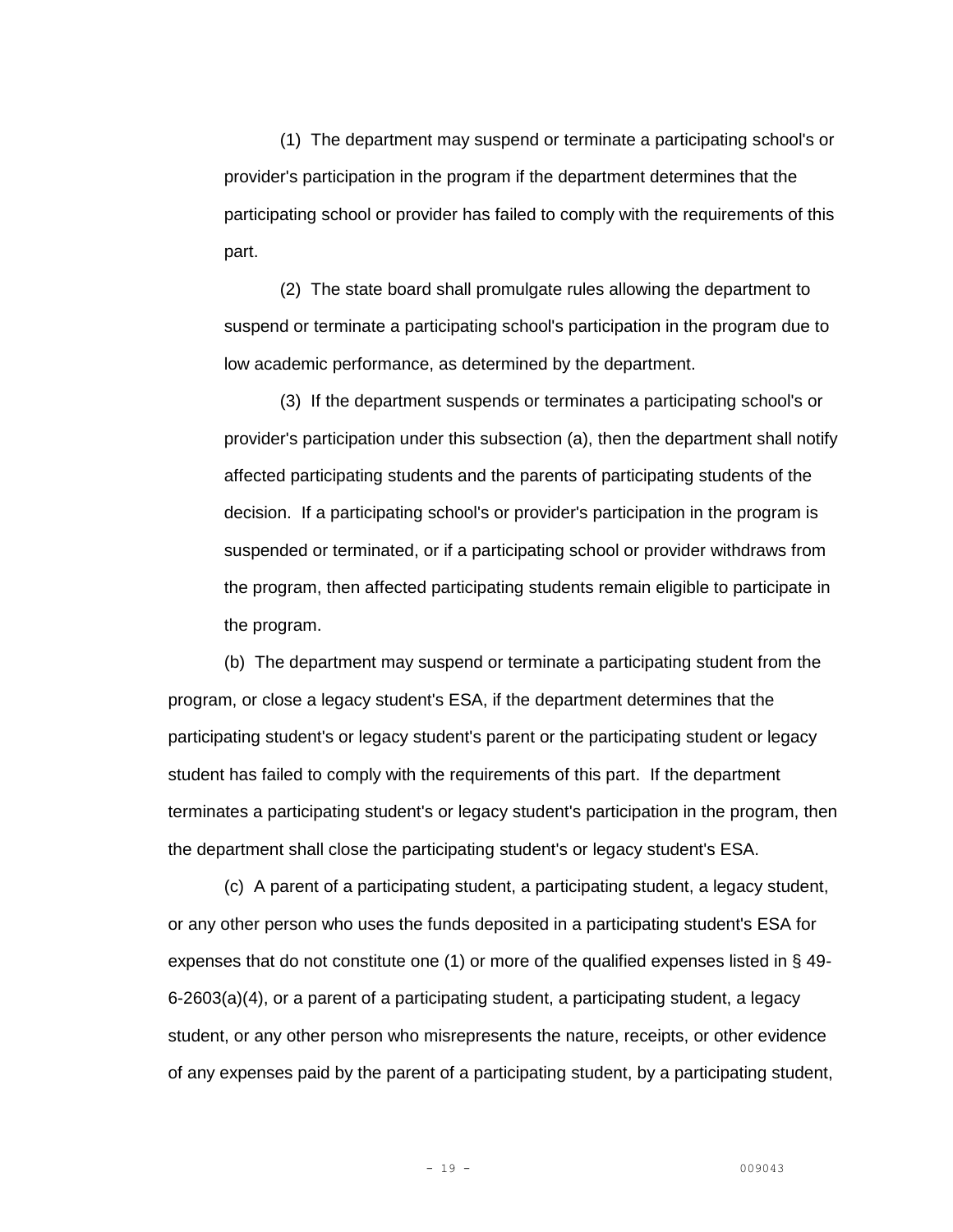or by a legacy student is liable for restitution to the department in an amount equal to the amount of such expenses.

(d) If a person knowingly uses ESA funds for expenses that do not constitute one (1) or more of the qualified expenses listed in § 49-6-2603(a)(4) with the intent to defraud the program or knowingly misrepresents the nature, receipts, or other evidence of any expenses paid with the intent to defraud the program, then the department may refer the matter to the appropriate enforcement authority for criminal prosecution.

(e) Any funds remaining in an ESA that is closed in accordance with subsection (b) must be returned to the state treasurer to be placed in the basic education program (BEP) account of the education trust fund of 1992 under §§ 49-3-357 and 49-3-358.

(f) The state board shall promulgate rules to effectuate this section, including rules to establish a process for a participating school's, provider's, participating student's, or legacy student's suspension or termination from the program. The rules must be promulgated in accordance with the Uniform Administrative Procedures Act, compiled in title 4, chapter 5.

### **49-6-2609.**

(a) A participating school or provider is autonomous and not an agent of this state.

(b) The creation of the ESA program does not expand the regulatory authority of this state, the officers of this state, or an LEA to impose any additional regulation of participating schools or providers beyond the rules and regulations necessary to enforce the requirements of the program.

(c) This state gives participating schools and providers maximum freedom to provide for the educational needs of participating students without governmental control. Neither a participating school nor a provider is required to alter its creed, practices, admissions policies, or curriculum in order to accept participating students, other than as is necessary to comply with the requirements of the program.

- 20 - 009043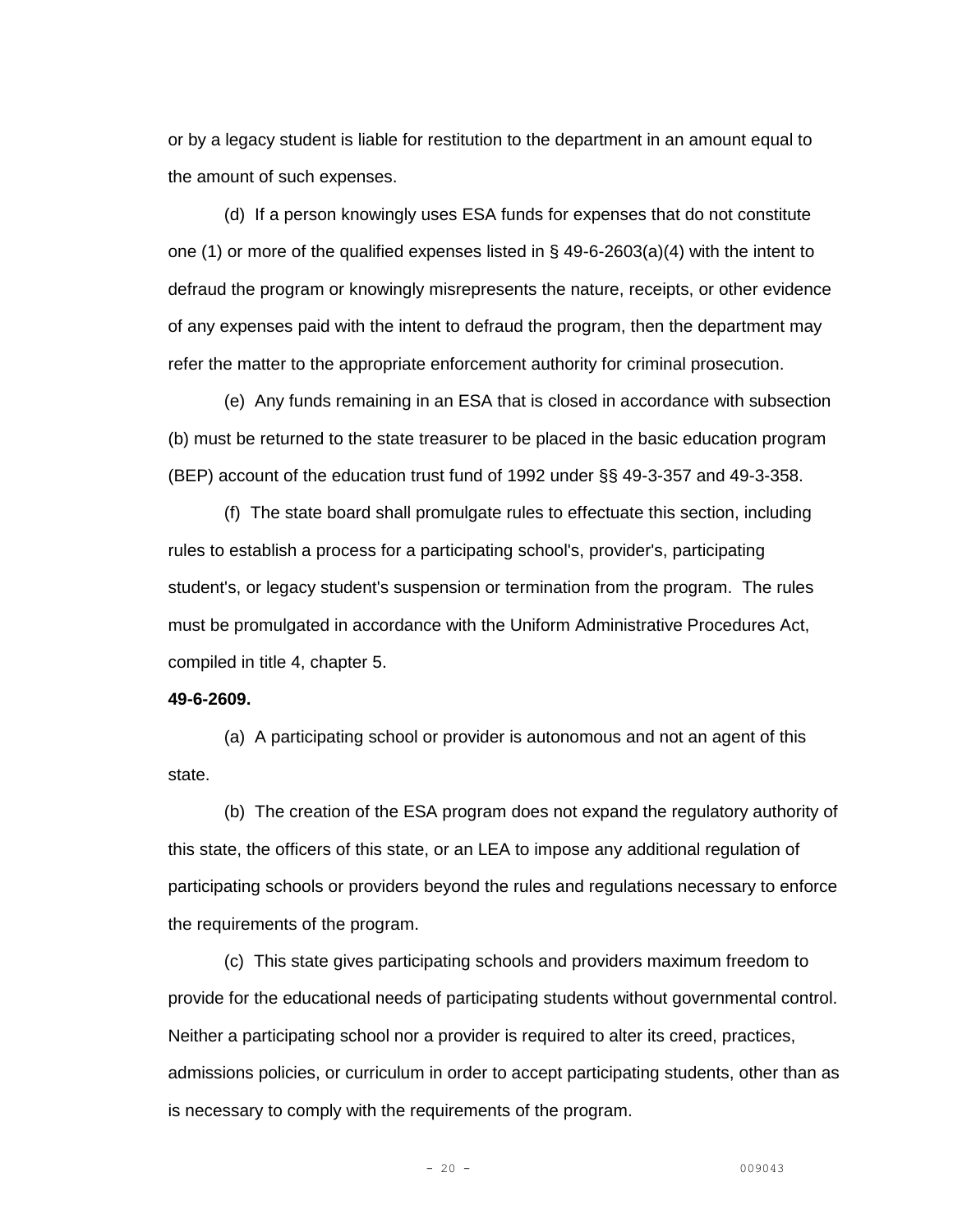## **49-6-2610.**

The state board is authorized to promulgate rules to effectuate the purposes of this part. The rules must be promulgated in accordance with the Uniform Administrative Procedures Act, compiled in title 4, chapter 5.

### **49-6-2611.**

(a)

(1) The general assembly recognizes this state's legitimate interest in the continual improvement of all LEAs and particularly the LEAs that have consistently had the lowest performing schools on a historical basis. Accordingly, it is the intent of this part to establish a pilot program that provides funding for access to additional educational options to students who reside in LEAs that have consistently and historically had the lowest performing schools.

(2)

(A) On January 1 following the third fiscal year in which the program enrolls participating students, and every January 1 thereafter, the office of research and education accountability (OREA), in the office of the comptroller of the treasury, shall provide a report to the general assembly to assist the general assembly in evaluating the efficacy of the program. The report must include, in compliance with all state and federal student privacy laws:

> (i) The information contained in the department's annual report prepared pursuant to § 49-6-2606(c);

(ii) Academic performance indicators for participating students in the program including, but not limited to, data generated from the tests administered to participating students pursuant to § 49-6-2606(a)(1);

$$
-21 =
$$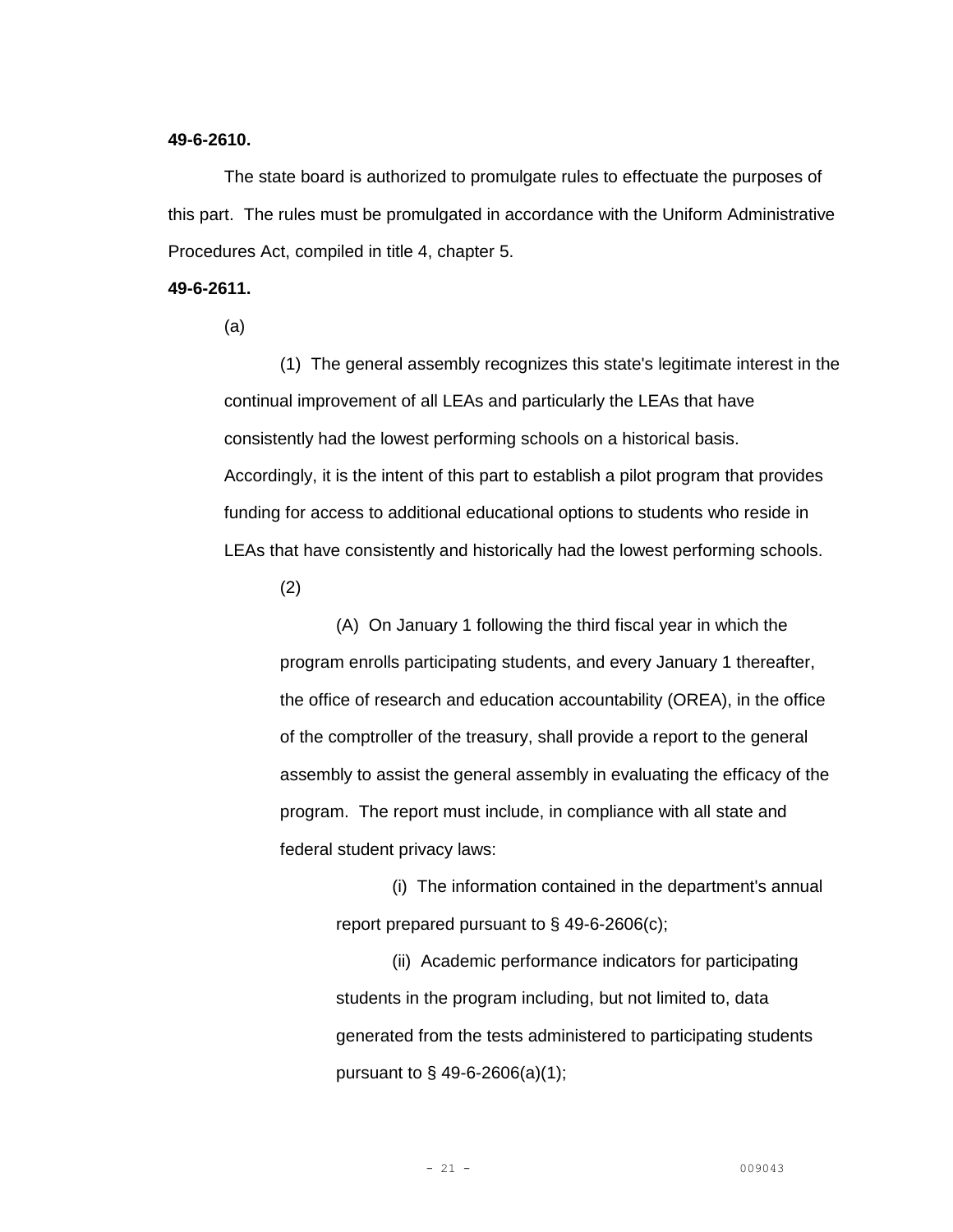(iii) Audit reports prepared by the comptroller of the treasury or the comptroller's designee pursuant to § 49-6-2606(d);

(iv) A list of the LEAs that meet the requirements of § 49- 6-2602(3)(C)(i) for the most recent year in which the department collected such information; and

(v) Recommendations for legislative action if, based upon the list provided pursuant to subdivision (a)(2)(A)(iv), the LEAs with students who are eligible to participate in the program under § 49-6-2602(3)(C)(i) is no longer consistent with the intent described in subdivision (a)(1).

(B) The department shall assist the OREA in its preparation of the report required under this subdivision (a)(2).

(C) The OREA's initial report to the general assembly under this subdivision (a)(2) must include the information outlined in subdivisions  $(a)(2)(A)(i)$ -(iii) for each of the three (3) preceding school years in which the program enrolled participating students.

(b) If any provision of this part or this part's application to any person or circumstance is held invalid, then the invalidity must not affect other provisions or applications of this part that can be given effect without the invalid provision or application, and to that end the provisions of this part are severable.

(c) Notwithstanding subsection (b), if any provision of this part is held invalid, then the invalidity shall not expand the application of this part to eligible students other than those identified in § 49-6-2602(3).

(d) A local board of education does not have authority to assert a cause of action, intervene in any cause of action, or provide funding for any cause of action challenging the legality of this part.

### **49-6-2612.**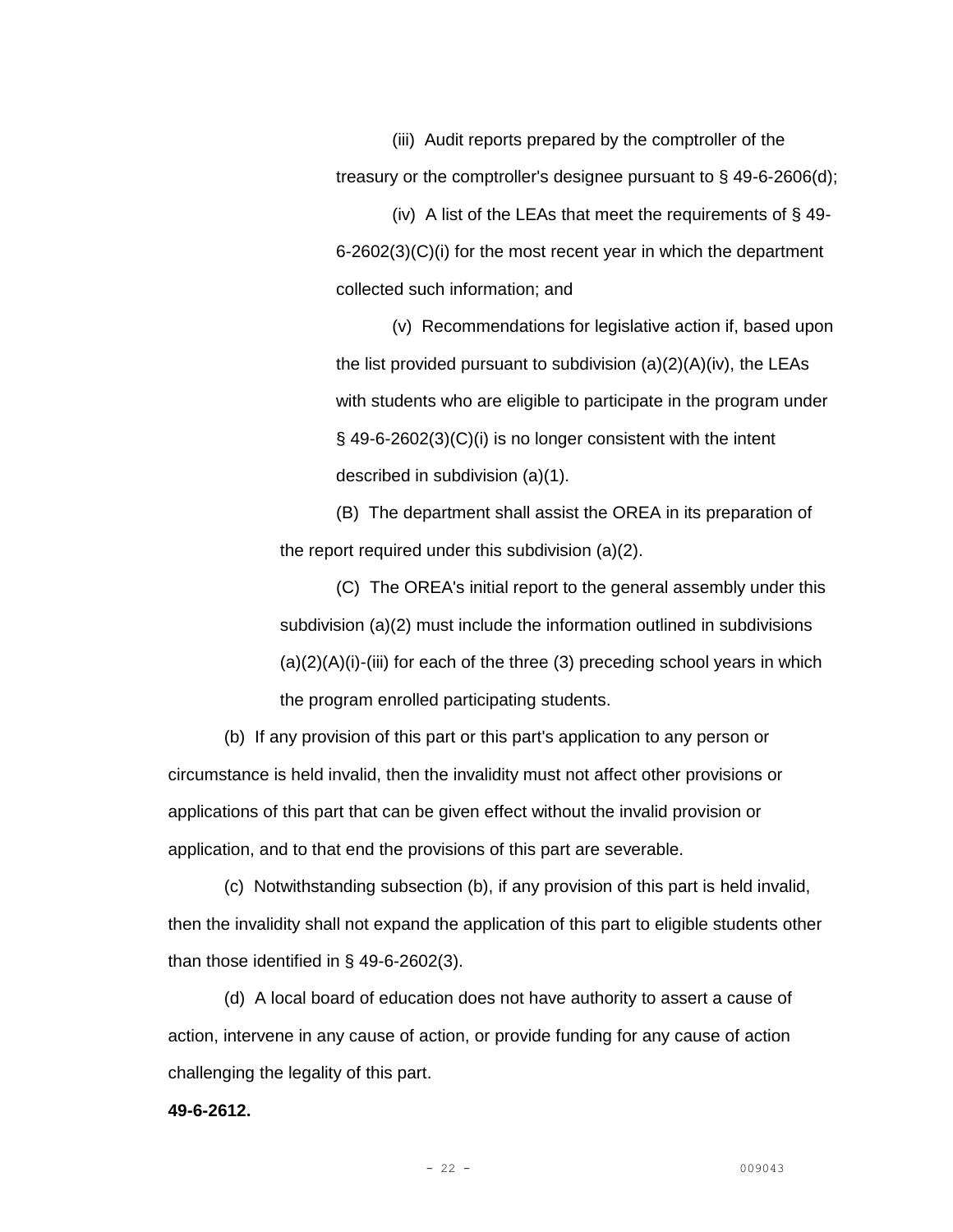An education savings account is a state or local public benefit under § 4-58-102.

SECTION 2. This act shall take effect upon becoming a law, the public welfare requiring it.